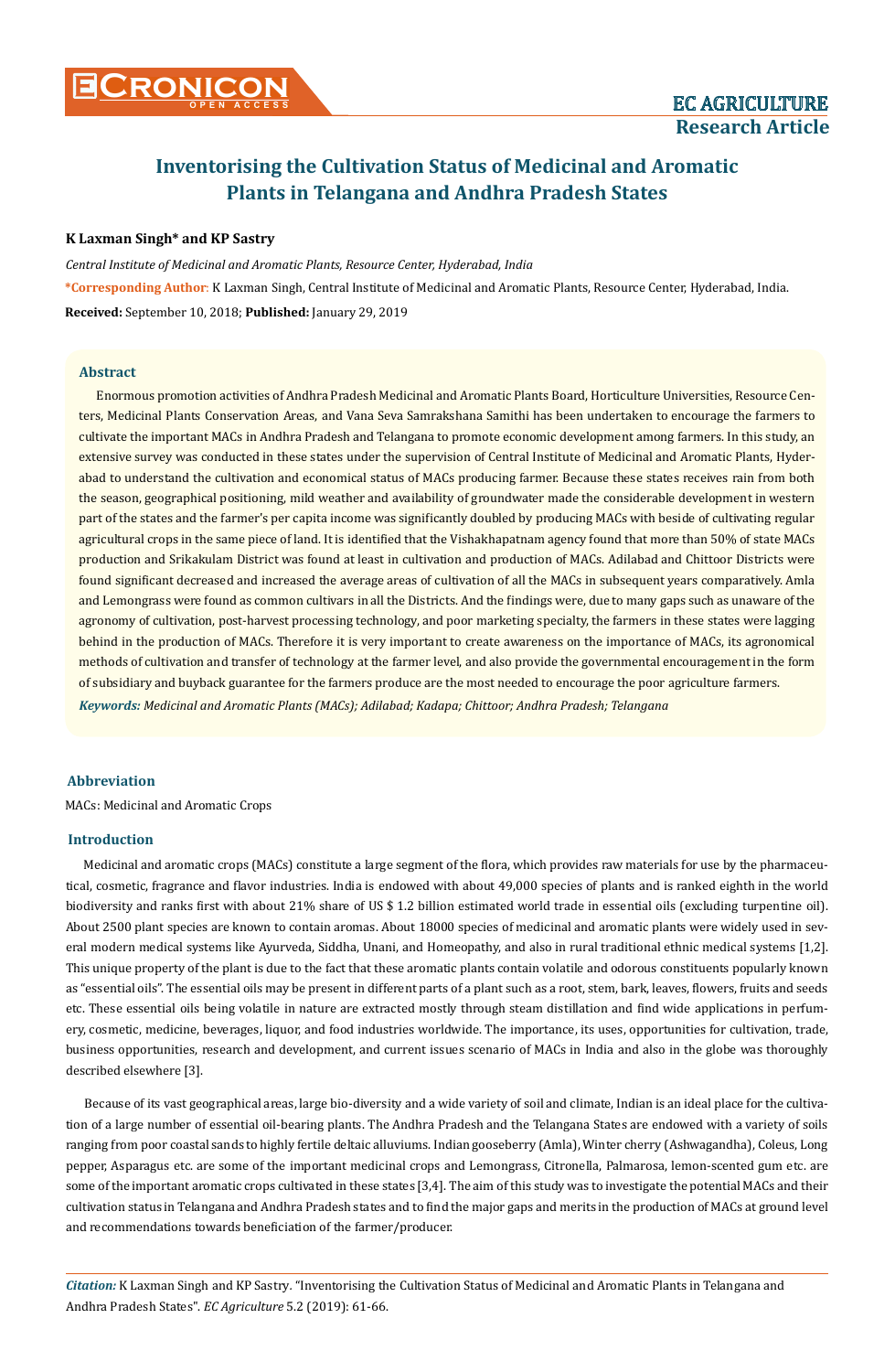#### **Materials and Methods**

The baseline survey was conducted by direct interaction with the Farmers, Universities, Forest and horticulture Departments on the extent of cultivation of MACs in different Districts. The data with an average area of cultivation was calculated and identified the Districts with a higher area of cultivation and also Districts with least cultivation is presented in table 1. Apart from the overall study, the states were found to have many loopholes and drawbacks in the cultivation of the MACs. Further, to understand the major consequence of drawback in the cultivation of MACs in these states, there are three District i.e. Adilabad District from Telangana State and Kadapa and Chittoor Districts from Andhra Pradesh were selected based on the following parameter i.e. 1. The least producer of MACs, 2. The hilly terrain and 3. Particularly the districts having with more rainfed areas for further study to find the major gaps in cultivation and production of MACs. Therefore there is a need to understand the major causes of lagging behind in MCAs production.

Intensive survey study for cultivation of MACs was carried out in three Districts - Adilabad District (in farmer's fields of Gudi Hatnoor and Mancherial, in Department of Agriculture Kadem, in Forest and Horticulture Departments, Mancherial), Kadapa District (in farmer's fields of Kadapa, Muddanur, Sunnaperellapally, Kondapur and Rajampet and in Shajasiddha project AGRIGOLD, Diddavaram, Porumamilla) and Chittoor District (in farmer's fields of Nimmapalli, Madanapalli, Gattu, B. Kota, B. Kothakota and Vishanakarravaripalli, P.T.M, Malakalacheruvu and Kurabalakotha) by regular field visits. In every field visits, the information was collected about the status of MACs cultivation and their merits and demerits in production and the data were recorded following standard procedure [5]. On the availability of information, the data were synthesized and the results were presented here.

## **Results and Discussion**

#### **Surveying the cultivation status of MACs in Telangana and Andhra Pradesh States**

A considerable area is under cultivation of MACs in the State of Andhra Pradesh and Telangana. These crops are cultivated approximately in about 10,000 hectares and are cultivated on a large scale in Visakhapatnam, Prakasam, Guntur and Anantapur Districts. The area under cultivation of MACs in 21 Districts in Andhra Pradesh and Telangana are presented below table 1.

| S. No          | <b>District</b> | Area, ha | % of the total area |  |  |  |  |  |
|----------------|-----------------|----------|---------------------|--|--|--|--|--|
| $\mathbf{1}$   | Visakhapatnam   | 4942.4   | 52.27               |  |  |  |  |  |
| $\overline{c}$ | Prakasam        | 1001.5   | 10.59               |  |  |  |  |  |
| 3              | Anantapur       | 801.4    | 8.48                |  |  |  |  |  |
| 4              | Guntur          | 778.21   | 8.23                |  |  |  |  |  |
| 5              | Nellore         | 347      | 3.67                |  |  |  |  |  |
| 6              | Medak           | 214.6    | 2.27                |  |  |  |  |  |
| 7              | Mahbubnagar     | 212.1    | 2.24                |  |  |  |  |  |
| 8              | Rangareddy      | 160.1    | 1.69                |  |  |  |  |  |
| 9              | Khammam         | 157      | 1.66                |  |  |  |  |  |
| 10             | Vizianagaram    | 134.4    | 1.42                |  |  |  |  |  |
| 11             | Warangal        | 116      | 1.23                |  |  |  |  |  |
| 12             | Krishna         | 110.82   | 1.17                |  |  |  |  |  |
| 13             | East Godavari   | 98.4     | 1.04                |  |  |  |  |  |
| 14             | Kurnool         | 79.3     | 0.84                |  |  |  |  |  |
| 15             | West Godavari   | 78.4     | 0.83                |  |  |  |  |  |
| 16             | Nalgonda        | 70.6     | 0.75                |  |  |  |  |  |
| 17             | Kadapa          | 45       | 0.48                |  |  |  |  |  |
| 18             | Nizamabad       | 37       | 0.39                |  |  |  |  |  |
| 19             | Karimnagar      | 33.88    | 0.36                |  |  |  |  |  |
| 20             | Adilabad        | 20       | 0.21                |  |  |  |  |  |
| 21             | Srikakulam      | 17       | 0.18                |  |  |  |  |  |

*Table 1: The area (in ha) with decreasing order of cultivation of Medicinal and Aromatic plants in Telangana and the Andhra Pradesh States.*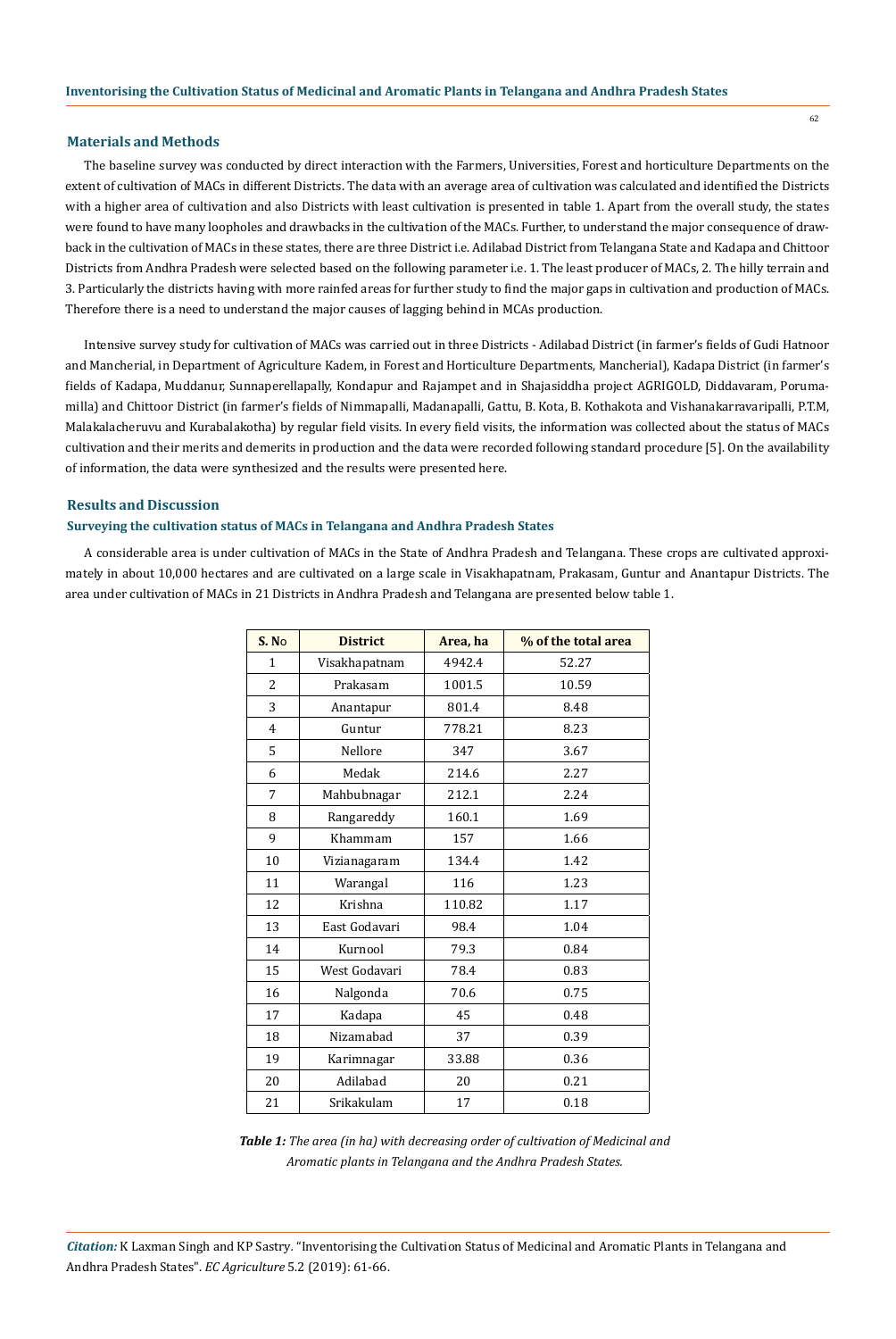More than 50% of the total cultivated area in the State is in Visakhapatnam agency area followed by Prakasam and Anantapur Districts and the least cultivation of MACs was found in Srikakulam followed by Adilabad and Karimnagar Districts. This table also resulted with the major gaps i.e. due to lack of awareness of MACs cultivation and poor marketing sources, these two states were found to have very little in the production of MACs in all the Districts except the Visakhapatnam and Prakasam Districts. Therefore there is a need to understand the significant causes of lagging behind in MACs production as compared to the regular agriculture crops and find the solution towards the sustainable development of MAC producing farmers.

#### **Cultivation status of major MACs in Adilabad, Kadapa and Chittoor Districts**

During the study period, three Districts were surveyed and the distance covered in these Districts are detailed in the table 2.

| Sl. No. | <b>District</b> | <b>Period</b>            | <b>Distance covered</b> |  |  |  |
|---------|-----------------|--------------------------|-------------------------|--|--|--|
|         | Adilabad        | 21-07-2006 to 24-07-2006 | 1125 km                 |  |  |  |
|         | Kadapa          | 29-08-2006 to 23-01-2006 | 1474 km                 |  |  |  |
|         | Chittoor        | 17-01-2007 to 23-01-2007 | 1200 km                 |  |  |  |



Data was collected and analysed from individual growing farmers and institutes who regularly cultivate and produces the MACs in these three Districts and the synthesized data was recorded (detailed in figure 1). These Districts majorly produces five aromatic crops such as *Cymbopogon citratus* (Lemongrass), *Cymbopogon martinii* (Palmarosa), *Artemisia pallens* (Davana), *Pogostemon cablin* (Patchouli) and *Eukalyptus citriodora* (Citriodora), and three medicinal crops such as *Phyllanthus emblica* (Amla), *Aloe vera* (Aloe) and *Senna alexandrina* (Senna). All the three Districts were found in common in the cultivation of Lemongrass and Amla crops. Davana, Aloe vera and Patchouli cultivation majorly found in Adilabad and Chittoor Districts, and the cultivation of palmarosa found in Adilabad and Kadapa Districts. The cultivation of Senna and *E. citriodora* were found in Kadapa District only. The total area of cultivation of MACs was found more in Adilabad and least in Chittoor District.

| 80.0<br>Ξ.<br>Pattern of major MACs cultivation in three Districts<br>70.0 |                                              |                    |       |                 |      |                      |      |                                        |     |            |             |                      |                 |             |      |                                  |      |
|----------------------------------------------------------------------------|----------------------------------------------|--------------------|-------|-----------------|------|----------------------|------|----------------------------------------|-----|------------|-------------|----------------------|-----------------|-------------|------|----------------------------------|------|
| cultivation area<br>hectar                                                 | 60.0<br>50.0<br>40.0<br>30.0<br>20.0<br>10.0 | 12.1               | 12.0  | 20.3            | 딌.   | 12.0                 | 16.6 | م                                      |     | $\sim$     |             | $\infty$             | 10.0            | 27.0        | 30.0 |                                  |      |
| MAC                                                                        | 0.0                                          | Lemo<br>n<br>grass | arosa | Palm Dava<br>na | Amla | Patc $ $             |      | Aloe   Palm   Senn<br>houli vera arosa | a   | Ε.<br>dora | citrio Amla | n<br>grass grass     | Lemo Lemo <br>n | Dava <br>na | Amla | Patc $ $<br>houli vera           | Aloe |
|                                                                            |                                              | Adilabad           |       |                 |      |                      |      | Kadapa                                 |     |            |             |                      | Chitture        |             |      |                                  |      |
|                                                                            | •Area(ha)                                    | 12.1               | 12.0  | 20.3            | 31.1 | 12.0                 | 16.6 | 0.6                                    | 0.6 | 0.2        | 62.8        | 2.8                  | 10.0            | 27.0        | 30.0 | 5.0                              | 5.0  |
|                                                                            | -Avg. (ha)                                   | 17.4               | 17.4  |                 |      | $17.4$   17.4   17.4 |      | $17.4$   13.4   13.4                   |     |            |             | $13.4$   13.4   13.4 |                 |             |      | 15.4   15.4   15.4   15.4   15.4 |      |
|                                                                            | Total (ha)  104.1                            |                    |       |                 |      |                      |      | 67.0                                   |     |            |             |                      | 77.0            |             |      |                                  |      |

*Figure 1: Average area (in hectors) of cultivation of different major Medicinal and Aromatic plants in three selected Districts in Telangana and Andhra Pradesh States.*

*Citation:* K Laxman Singh and KP Sastry*.* "Inventorising the Cultivation Status of Medicinal and Aromatic Plants in Telangana and Andhra Pradesh States". *EC Agriculture* 5.2 (2019): 61-66.

63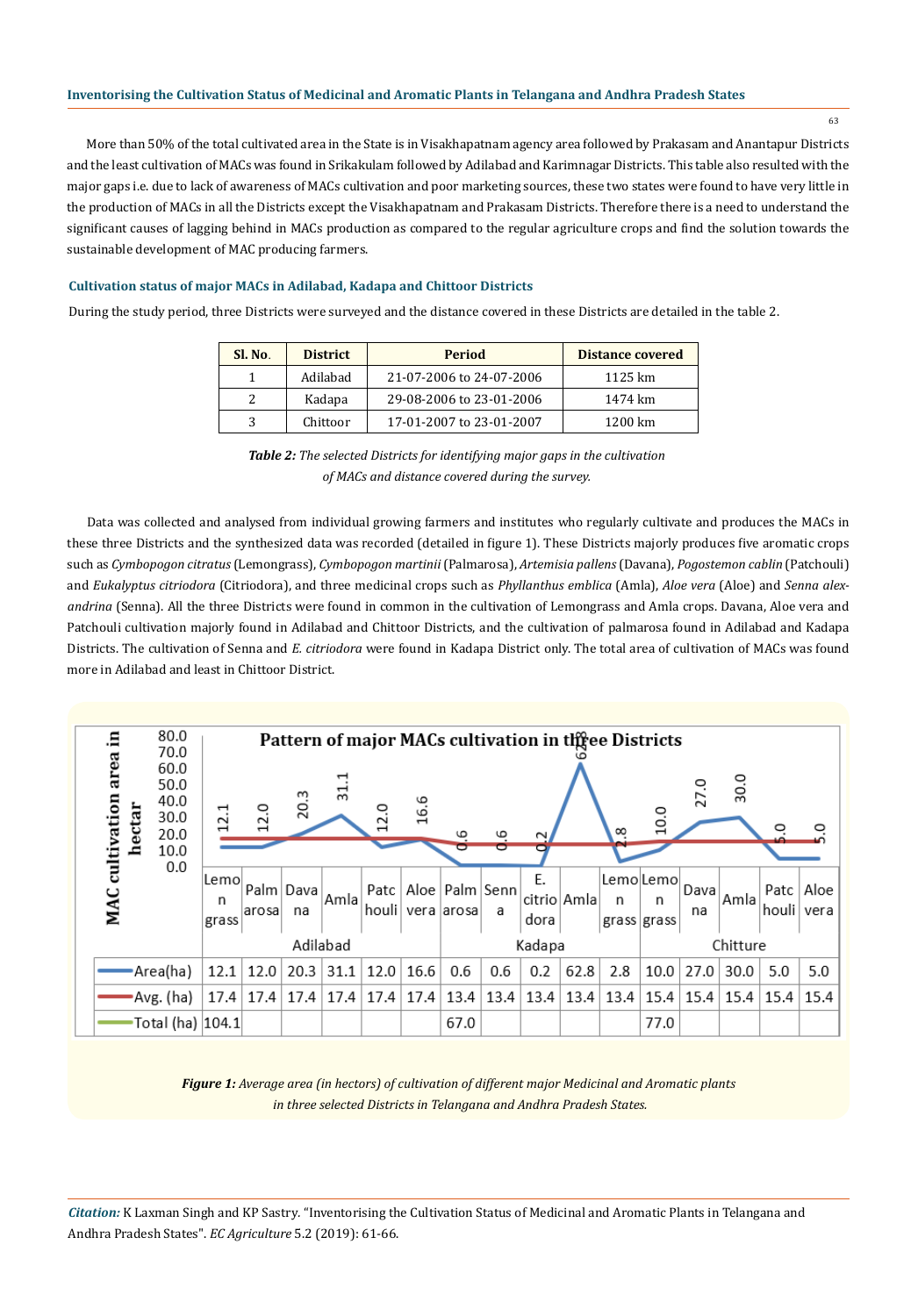#### **Inventorising the Cultivation Status of Medicinal and Aromatic Plants in Telangana and Andhra Pradesh States**

64

The data with identified variations of the total cultivation status of MACs in subsequent years is also presented in figure 2. As compared to previous year i.e. 2004 - 2005, in Adilabad and Kadapa Districts (Except lemongrass, Amla and Senna) show the significant decreased area of cultivation of all the MACs in 2005 - 2006, consequent due to lack of awareness and marketing resources. However, because of the presence of marketing resources nearby i.e. Bangalore city and educated farmers, the Chittoor District shows the significant increased area of cultivation of MACs as compared to the previous year. Therefore the Adilabad District was identified with least in the production of MACs and Chittoor District was found to have higher in cultivation and production of MACs as comparatively.





The cultivation of Amla was found more in Kadapa District followed by Adilabad and Chittoor District, and Davana cultivation was high in Chittoor District followed by Adilabad District. Except for Amla and Davana (which falls beyond the average cultivation), all the MACs cultivation mentioned in these three Districts were falls below the average area of cultivation. However, it is also found that few farmers have the major MAC crops practicing with the addition to the cultivation of the regular traditional crops such as cereals, pulses, oilseeds, and trading crops. Hence, it needs to encourage farmers to improve the cultivation of MACs in addition to the regular crops by adopting various Governmental schemes such as input subsidies, and buyback guaranty etc.

## **Identification of gaps and merits in MACs cultivation**

To understand the consequence of drawback in the cultivation of MACs in these states, three Districts were selected for further studies to find the major gaps in cultivation and productions. After the intensive survey and study it is observed that the farmers in these Districts majorly cultivated Cotton, Paddy, Groundnut, Maize, Soybean, Redgram, Castor, Chillies, Sorghum, Greengram, Blackgram, Bajra, Turmeric, Sunflower, Sugarcane, Sesamum, Horticulture and Vegetable crops, and even floral crops. But in the cultivation of MACs these states were found to lag behind due to lack of inculcation of the culture of cultivation, and limited knowledge on agronomy, availability of seed and plant materials and also proper marketing environment.

## **Gaps and merits found in MACs production in Adilabad District**

Total area under cultivation and variation of different MACs in the two subsequent years in the Adilabad District is presented in figure 1 and figure 2. The major findings in gaps and merits in the production of MACs in this District are as follows:

- 1. This District has the largest area under cotton and soybean cultivation.
- 2. This District has less area under irrigation and bulk of area under cultivation is under rain-fed agriculture.
- 3. Because of mild weather, Palmarosa and Lemongrass were tried under limited irrigation conditions and the crops performed well.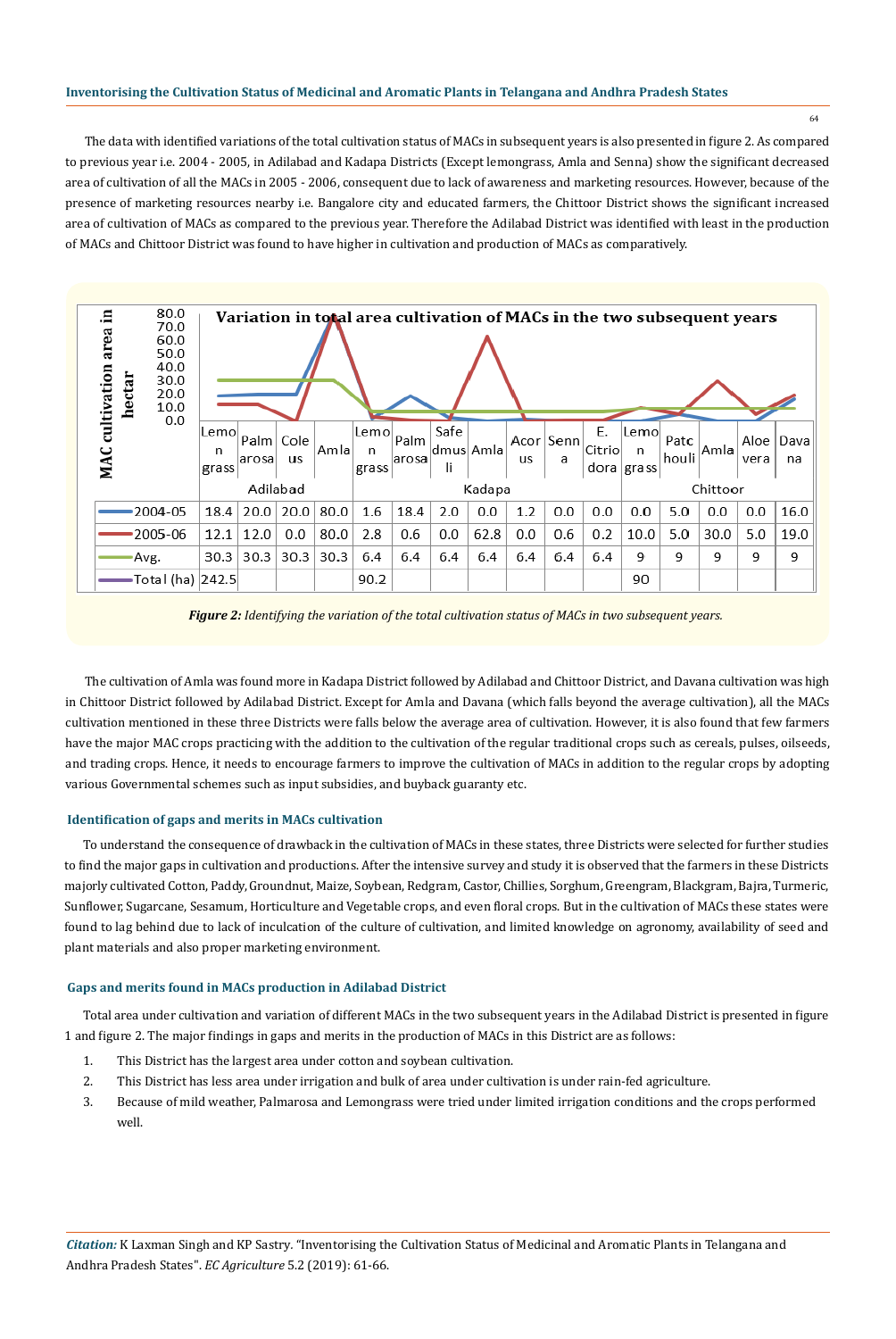#### **Gaps and merits found in MACs production in Kadapa District**

Total area under cultivation and variation of different MACs in the two subsequent years in the Kadapa District is presented in figure 1 and figure 2. The major findings in gaps and merits in the production of MACs in this District are as follows:

- 1. In Kadapa District Lemongrass, Senna, amla, and Palmarosa performed well and there is scope for increasing the area under these crops.
- 2. Porumamilla Mandal with the hilly terrain is an ideal location for the cultivation of aromatic grasses.

#### **Gaps found in MACs production in Chittoor District**

Total area under cultivation and variation of different MACs in the two subsequent years in the Chittoor District is presented in figure 1 and figure 2. The major findings in gaps and merits in the production of MACs in this District are as follows:

- 1. There is a need for fine tuning the available agro-technology to meet the specific situation needs of Davana, Patchouli and lem ongrass cultivators.
- 2. This can be developed into a successful productive zone for the davana seeds.
- 3. There is also a need to create awareness among the local farmer about the advantages of crop diversification and cultivation of the Medicinal and Aromatic crop.

Like other States in India, agriculture is the main occupation of the people in these states. The western part of these states has mild weather(maximum temperature in the western part of the states is around 36°C to 38°C and in eastern parts it touches 46°C, minimum temperature in western parts is around  $12^{\circ}$ C to  $14^{\circ}$ C and in eastern part it is  $16^{\circ}$ C to  $18^{\circ}$ C) compared to eastern part. These states receive rain from both the monsoons.

The geographical positioning of the region, mild weather, and availability of groundwater made the western part of the states (comprising Adilabad, Warangal, Nalgonda, Mahabubnagar, Kadapa, Anantapur, and Chittoor) are highly productive zones for commercial seed production of particular crops. This is the main reason for the success of davana and patchouli in this region. This part is also known for the production of foundation seed of tomato hybrids and can become the hot spot for the production of medicinal and aromatic crops such as Citronella, Palmarosa, Lemongrass, Vetiver, along with Basil, Patchouli, and Davana.

#### **Recommendations**

It is also recommended that

- 1. The creation of awareness among the public on the importance of medicinal and aromatic crops and their use in traditional and modern systems of medicine.
- 2. Transfer of latest MACs production technology and inculcate the culture of MACs cultivation at ground level i.e. to the rural farmer.
- 3. Increasing Governmental subsidies on medicinal plants for increasing their production and supply.
- 4. Establishment of linkages of tie-ups between market and the producer farmer and also the nearby pharmaceutical industries.
- 5. Prevention of illicit excavate through unscrupulous unknown collectors.
- 6. It is also important to conserve the improvement threatened and endangered endemic species of medicinal and aromatic values in wild areas.

#### **Conclusion**

India has varied agro-climatic conditions and the Telangana and the Andhra Pradesh States are unique with mild weather and hilly terrain particularly western parts of these states hence an ideal location for the cultivation of a number of economically important indigenous and exotic MACs. But there is a huge gap in methods of cultivation and marketing of medicinal and aromatic products at ground level. Therefore, there is a needs to transfer the latest technologies to the rural farmer to create awareness on the cultivation and marketing of MACs and their importance of medicinal values. Encourage the agriculture communities on culture of cultivation of MACs particularly

65